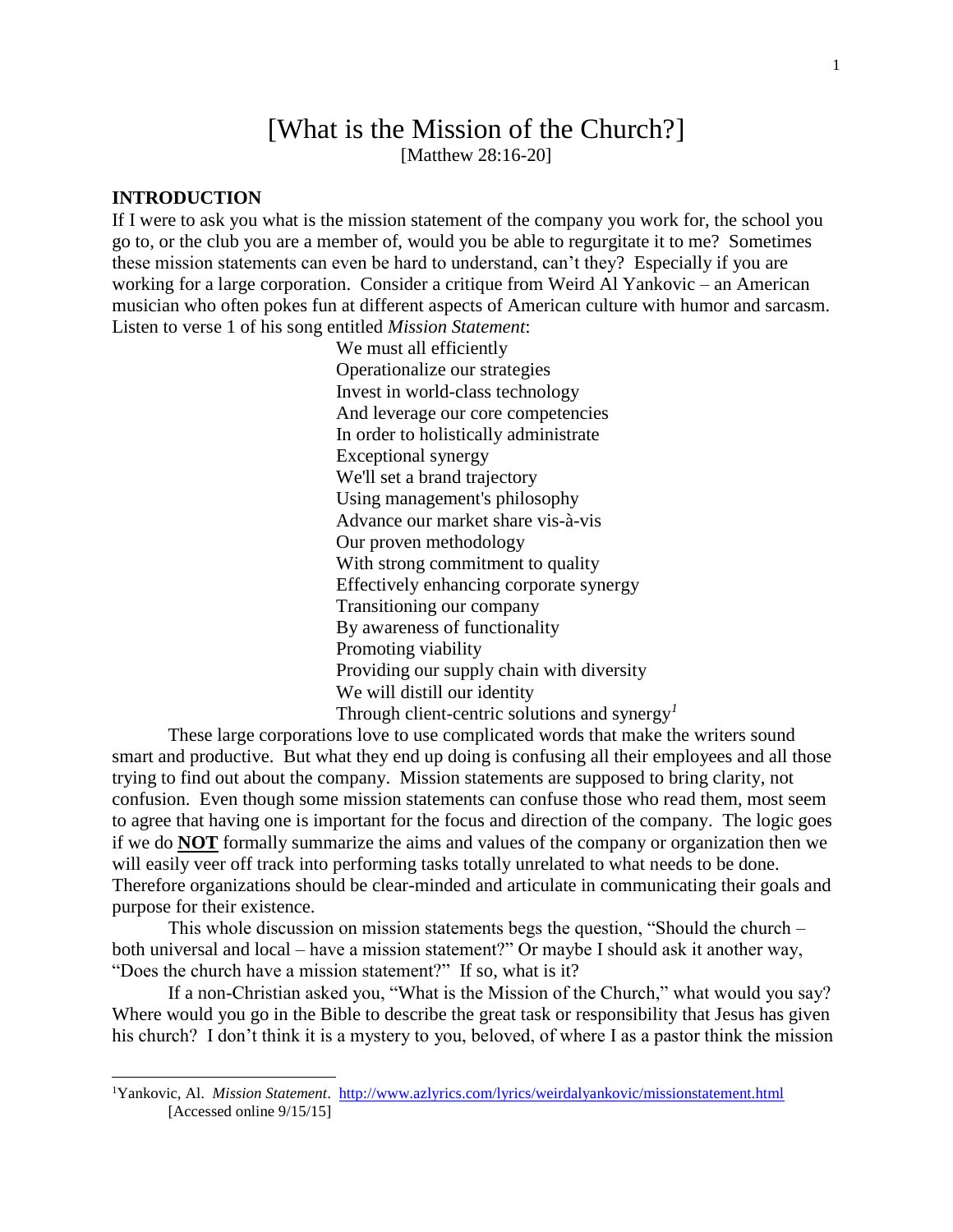of the church is stated in the Bible. Based on our Scripture reading, that which is posted in your bulletin, I believe the mission of the church is given by Christ in the ever-so famous passage dubbed The Great Commission.

The Great Commission is Jesus' last word given to his disciples in Matthew's gospel account. It is not insignificant that Matthew left us with these last words in his account. For if you know about the Gospel according to Matthew, it was written to readers with a Jewish background and worldview. One of Matthew's purposes in writing his account was to show his audience how Jesus is the long-awaited promised Messiah from the line of David. God has fulfilled his word in giving his people their deliverer. So it's worth noting that at the end of the gospel account Matthew records Jesus saying go into all nations to make disciples. In other words, don't just stay in Jerusalem with your message, don't just keep this saving message to the Jews, but go into all nations, and by nations he means people groups, with the intent to make Jesus followers. Some have argued that Jesus' commission was for the original disciples. But this perspective falls short for at least two reasons. First, in 28:20 Jesus says I will be with you always to the end of the age. Why would Jesus say this if he did not expect following generations to follow this great command? And secondly, the account of Acts recorded by Luke shows us that the disciples understood that their task was to make disciples and those who made disciples would go, in turn, to make more disciples.

This morning I have a two-fold goal. That is to 1) outline the mission of church – the church universal – and 2) unpack its implications for us as CBCOC – the local church. Church's Mission

## **I. The Church's Mission (vv. 18-20)**

**<sup>18</sup>** And Jesus came and said to them, "All authority in heaven and on earth has been given to me. <sup>19</sup> Go therefore and make disciples of all nations, baptizing them in<sup>[\[b\]](https://www.biblegateway.com/passage/?search=matthew+28&version=ESV#fen-ESV-24211b)</sup> the name of the Father and of the Son and of the Holy Spirit, **<sup>20</sup>** teaching them to observe all that I have commanded you. And behold, I am with you always, to the end of the age."

### **A. The Church's Mission: To make disciples of all nations**

This is a clear and straightforward task. There's no talk of "operationalize" or "synergy" when it comes to the church's mission. Plain and simple, we are to make disciples of all nations. One of Matthew's prominent themes in the entire gospel is the theme of discipleship. So it makes sense that these last words of the gospel account would highlight that theme. What does it mean to be a disciple? The most basic definition is that we are a follower, a follower of Jesus. But biblically speaking to be a disciple means we not only follow Jesus, we also worship him, we serve him, and we tell others about him. In essence it means we are consumed with him; he is to be our everything. But what about the other commands given in this passage? What about "go," "baptizing," and "teaching"? Aren't these verbs commands from Christ as well? How do these directives play into the mission? From a grammatical standpoint, there are several action words but there is only one main verb. Matthew wants those reading his gospel to understand that all other actions fall under the category of making disciples; the word in the original language is the lone verb, the lone imperative/command. To go, baptizing, and teaching all fall under the category of making disciples. These tasks contribute to making disciples, but they are not the main task.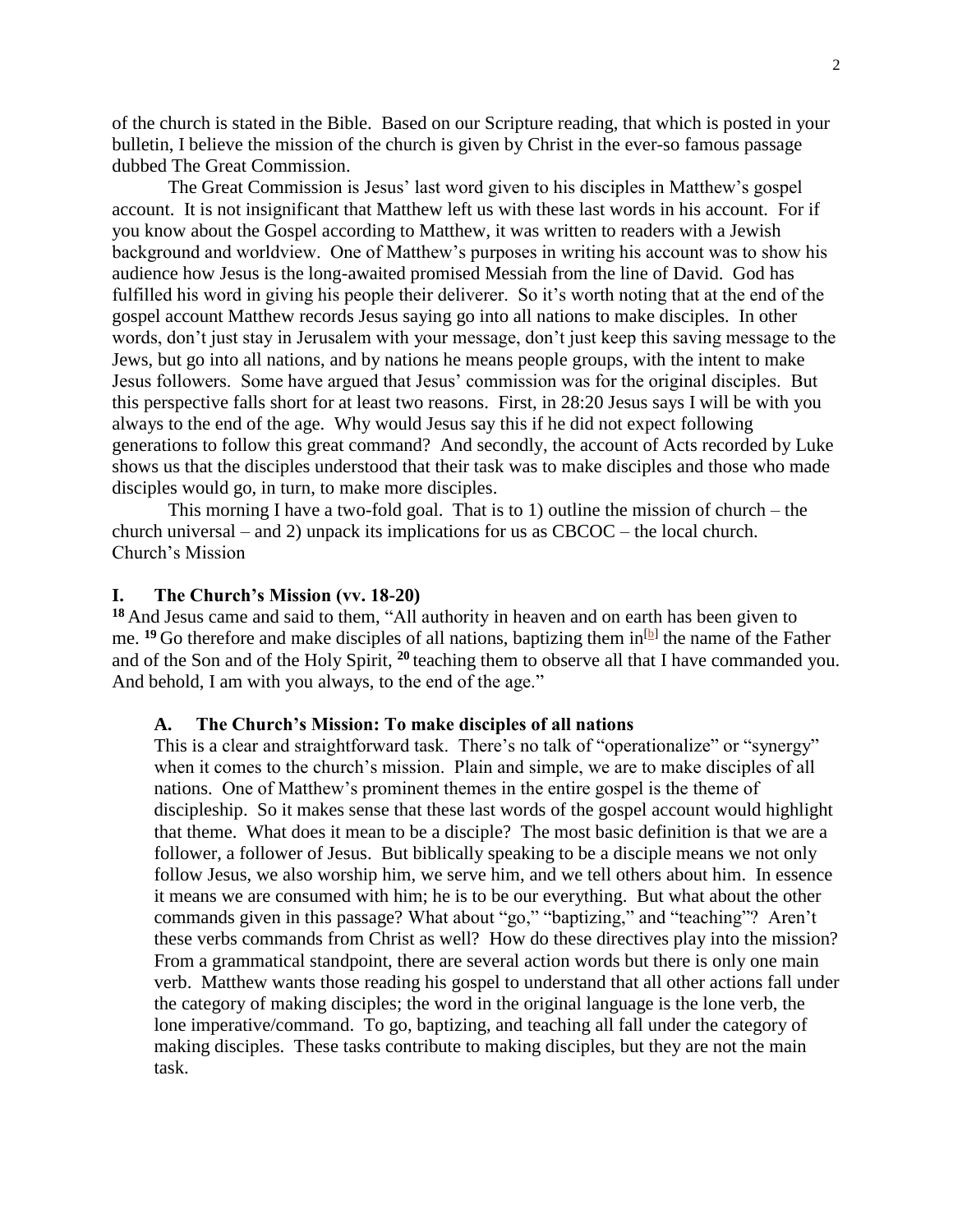#### **B. Supporting tasks**

So if these three extra tasks are supporting actions to perform the main task of making disciples, let's examine them:

- 1. To Go implies doing something. It's in the active voice. We cannot go and stay in our seats at the same time. We are required to actively move from one locale to another. In the context of the passage Jesus instructs his disciples to go and make disciples of all nations. This tells us that in order to make more disciples of Jesus, Jesus' current disciples must go where people do not follow Christ. And as I alluded to earlier to all nations does not mean nations-states like Argentina, China, Belgium, and Zimbabwe. The word is ethne, where we get our word ethnic. So as those of Chinese descent you know that the Chinese government has identified at least 56 ethnic groups in China – there are probably more. Christ calls his church to go to these people – all the different people groups of the world. It's not that they should come to us, it's that we should go to them.
- 2. Baptizing As Baptists we should understand this task. The act of baptizing signifies the welcoming of new people into God's church. Baptism through immersion – going under the waters of judgment and rising to new life – signifies our entrance into the covenant community. Who is permitted to be baptized? As Baptists we believe those who have consciously repented of their sins and trusted in the Lord Jesus Christ for their salvation should be immersed. Part of making disciples of all nations includes welcoming them into church through the ordinance of baptism.
- 3. Teaching them to observe all that Christ has commanded is the third task subsumed under making disciples. Jesus cares not for shallow disciples. Jesus cares not to be considered as simple fire insurance from hell – a make sure I get to heaven ticket. Jesus does care for maturity and well-being of his followers. Jesus does care that his church obey him.

What are we to think when our pastors travel overseas to train other pastors? These overseas pastors are already believers. Are our CBCOC pastors engaging in the mission of the church when they provide theological equipping? Yes! This is all a part of the joining in Christ's mission. We must support our pastors in this endeavor.

## **C. Assumption in the Mission: Central without being Explicit**

Making disciples requires a commitment to the gospel message. Without the gospel we are just like moralists attempting to earn our own salvation by our own works. If there is no gospel that means man saves himself. But that is not the message of Jesus. The message of Jesus is that he died for sinners. The message of Jesus is that he experienced God's wrath on the cross. The gospel teaches that repenting from sin and trusting in Christ initiates and undergirds the life-long pursuit of following Jesus as a disciple. Therefore if the church is to fulfill its mission it must be in the business of growing in and guarding the purity of this message. The mission of Christ's church cannot be accomplished if the gospel does not remain at the front and center of the church's consciousness.

## **D. The Church's Mission Over and Against Purely Social Ministries**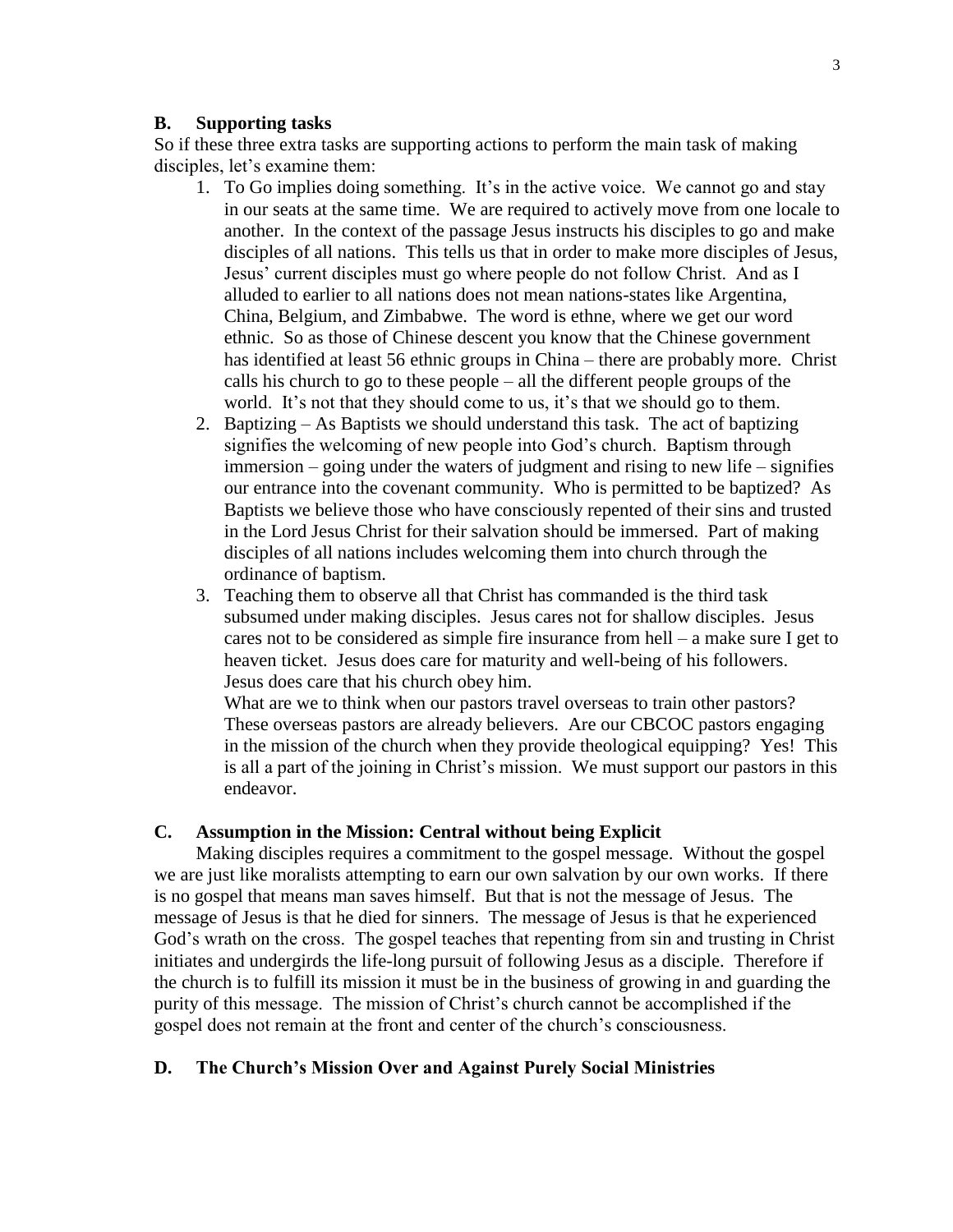As the church seeks to faithfully obey the Great Commission it must keep the center the center, the center being the gospel. We live in an evangelical culture where it's easy to major on the minors or decentralize what should be at the center. It's a real temptation for the church to deemphasize the gospel and emphasize social ministries apart from the gospel. Many churches and Christian organizations advocate change in the area of social justice. The problem is no one seems to be able to define what social justice means. It means different things to different people. For some it involves relieving the poor and advocating for a different government structure to serve their needs. For others it means going green in order to preserve the earth. These can be considered noteworthy tasks. But the problem is, the Bible doesn't call the church to these specific tasks. The Bible calls church to make disciples. So am I saying the church shouldn't serve the needy? Am I saying the church should be voiceless when it comes to sex-trafficking? No not at all. But everything we do must be in the context of making disciples. And we make disciples by sharing with them about their need as sinners to be reconciled with a holy and righteous God.

When I was in high school I joined my youth group on a mission trip to Tijuana, Mexico to build a house for a family who had no serviceable place to live. That week we poured out sweat as we hammered nails, put up dry wall, and set beams in their place. But looking back I realized we failed that family greatly. You might be saying, "Really?! How did you fail that family? You gave them a house!" Well, too my knowledge, even though we had translators, we never shared the gospel with them. We had our opportunity to tell them why we were doing what we were doing. We had our opportunity to tell them of God's love for them in sending his Son to die on the cross for their sins. But no, we failed. So am I advocating that the church pull its funds for service projects like the one my youth group went on? No, not at all! What I am advocating is that we understand our mission as the church to make disciples so that we can use every opportunity we have to do that. That means using opportunities like that to share the gospel. That means raising support for modern day slaves in child sex trafficking so that they can have a chance to hear and respond to the saving message of the gospel of Jesus Christ.

## **II. Implications for CBCOC**

What we believe will inevitably dictate how we live. Conduct/Behavior exists as the outworking of belief. This is why theology and teaching is so important. If you want to live rightly, you must have the sound theology. With that said, if we have a right understanding of our mission as the church, how then shall we go about fulfilling the mission in the context of our own ministry. There are a few things we need to think about.

#### **A. CBCOC must be gospel-centered.**

What does the phrase "gospel-centered" even mean? This is a term that has been thrown around a lot in the last few years amongst conservative evangelicals. What does it mean for a church to be gospel-centered? It means message of the gospel drives everything that it does. The gospel message informs how they spend money, the gospel informs who teaches from this pulpit, the gospel informs how members treat one another. A gospelcentered church is a church that emphasizes the radical nature of the gospel. Those who have fully embraced the gospel message have gone from darkness to light. They are new creations. They were dead but are now living. Our church must be about that radical change. We cannot be a church that simply adds the gospel in order to make a person's life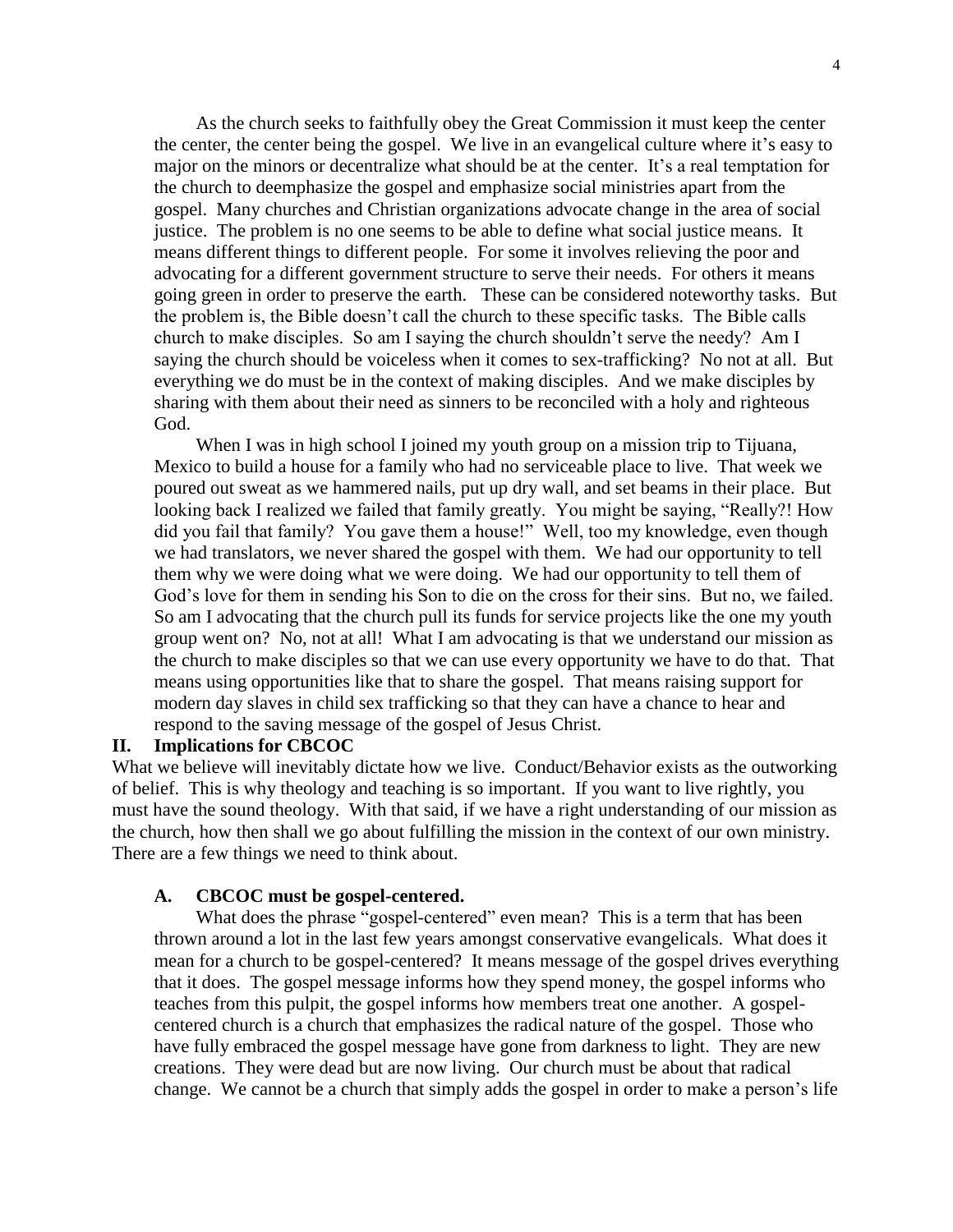just a little bit better. The gospel isn't simply a tack on item for self-improvement; it is the message that raises dead men to life. So we need to ask ourselves: Is CBCOC about the gospel? Are we radical in how we love one another as fellow family members saved from the wrath of God? Are we constantly dependent upon the grace given to us at the cross? Or are we just a country club joining together to have a nice little neat community helping each other to have a better life? Brothers and sisters, I pray that we would link arms and remind each other of our daily need for Jesus. If we lose the gospel then we cease to be a church. The very thing that makes us a church is our holding fast to the message that has saved us. If we lose this message we might as well call ourselves CBCOC – Chinese Buddies Community Orange County. Making disciples requires making the gospel front and center. How can we expect the nations that we go to and the missionaries we send to make disciples if we ourselves are not making disciples in this very room? CBCOC must be gospel-centered.

#### **B. CBCOC must be willing to send out its own for the purpose of making disciples**

We must be in the business of training up the younger generation for the purpose of committing their lives to this great task. We can't hold back. Parents, did you know that Scripture places the primary task of disciples on your shoulders? Fathers, have you talked with your sons about the things of God? Mothers, have you instructed your daughters what it means to fear the Lord? The staff pastors and ministers, believe it or not, are not the main disciplers of your children. You are. The staff must come alongside parents to equip them for the task, but they cannot be considered the primary spiritual influencers because Scripture places that responsibility on the parents. Young folk, I understand that not everyone is called to vocational ministry, but have you ever thought about whether or not God is calling you to serve in that capacity? Making disciples is a mission young and old followers must commit themselves to.

I'm struck by the prayer of a fellow seminarian friend when he was praying for his daughter on her first birthday. This was his prayer: Lord I'd rather have my daughter serve you in a faraway land overseas than be my next door neighbor living as a pagan. His point was that he would be willing to sacrifice living in close proximity to his daughter for the sake of her serving a great cause in making disciples elsewhere. How would you feel if your child committed his or her life to full-time ministry? In our Asian American culture we're ok with our children serving as doctors, lawyers, and engineers. But are we ok with our children serving as pastors, missionaries, and

clergymen?

I shared this during my Q&A as a candidate back in April, and I'll share it again. I praise God for the support I received not only from my parents but from my in-laws. Not for a second have I ever doubted my call due to the lack of support from my parents and inlaws. They've been behind me since Day 1 that I expressed my desire to pursue vocational ministry. Praise God for that. Are you willing to encourage your children to the task of making disciples as a vocation?

#### **C. CBCOC must exercise discernment in it's support**

God has given the church resources to utilize for the work of the ministry. How are we as a local church called to use these resources that he has graciously entrusted us with? What types of organizations and what types of missionaries should receive our support?